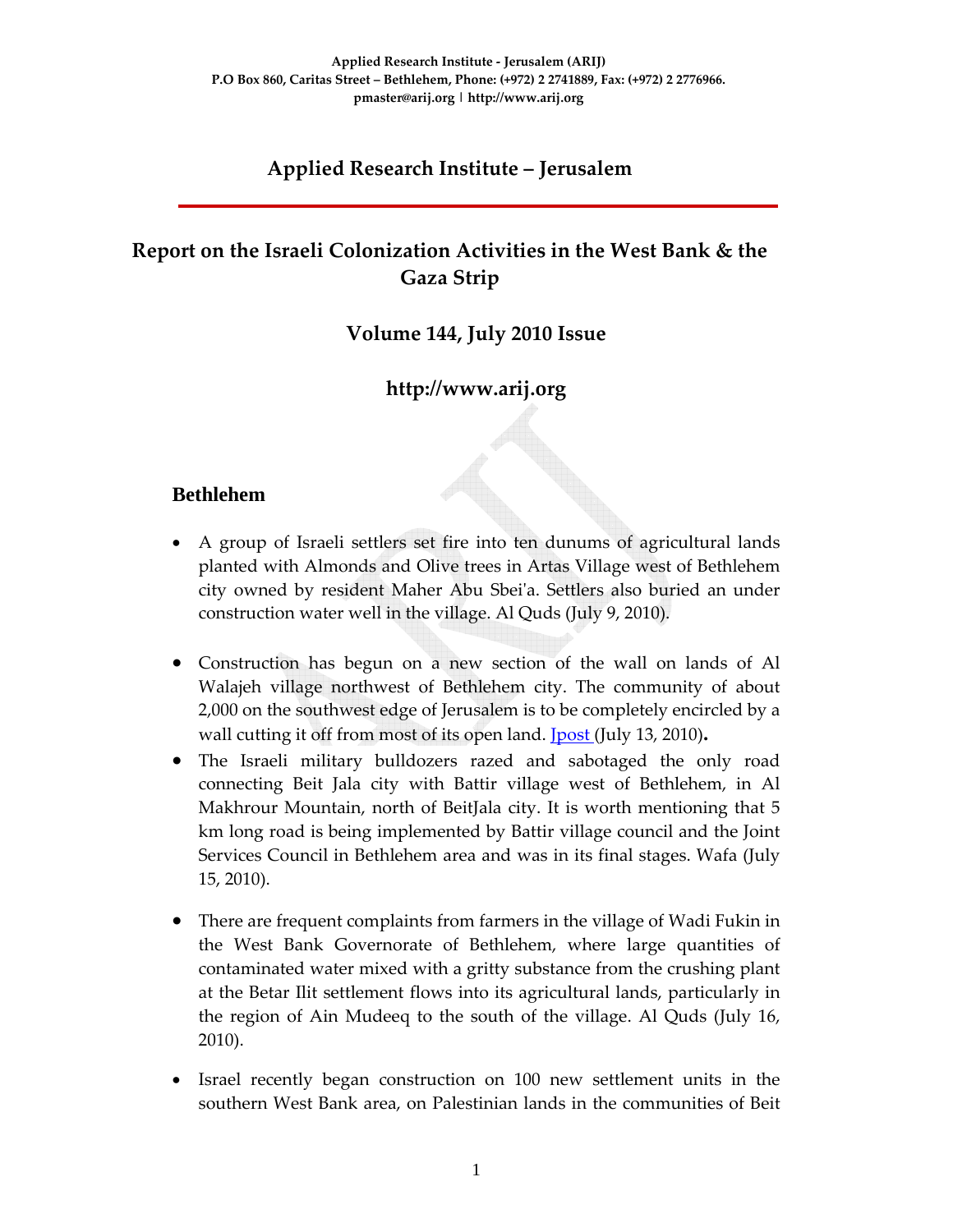Jala and Al‐Walajeh. Israeli authorities began overturning land and surrounding it with barbed wires to thwart Palestinian land owners from protesting the confiscation. Another 32 units are planned for the Palestinian village of Tuqu, east of Bethlehem. Maannews (July 18, 2010).

• The Israeli Occupation Forces set up a temporary checkpoint at the southern entrance of Al Khader village (locally known as An Nash‐shash entrance) which eventually connects with the Israeli Bypass road 60. Wafa (July 27, 2010).

### **Jerusalem**

- The Israeli Occupation Authorities started the construction of 20 Housing units in Shepherd Hotel in Shiekh Jarrah Neighborhood in Jerusalem city. Al Quds (July 1, 2010).
- Al Maqdisi organization revealed about secret letters between the Israeli Ministry of Interior and the Israeli National unit for monitoring construction in Jerusalem that Israeli Municipality of Jerusalem intends to go on with its plans to demolish Palestinian houses in the city. The statistics provided by Al Maqdisi organization showed that there are 27 demolition orders awaiting Al Walajeh village northwest of Bethlehem city; another 53 demolition orders awaiting Deir Al ʹAmoud and Deir Al Quntar in Sur Baher city; 30 demolition Orders in Al Farouq Neighborhood; 28 Demolition orders in At Tur neighborhood; 118 demolition orders in As Sawahreh neighborhood; demolition orders for 3 buildings in Bir Oneh area; demolition orders for 9 buildings in Kafr Aqab area and demolition orders for 84 buildings in Beit Hanina town. Al Quds (July 3, 2010).
- The Israeli local committee for building and planning at the Israeli Municipality of Jerusalem will ratify the construction of 60 housing units in Pisgat Zeʹev settlement north of Jerusalem city. Wafa (July 4, 2010).
- The Israeli Municipality of Jerusalem forced Citizen Nayef Kastero from Aqbat Al Saraya area in the Old City of Jerusalem to demolish part of his house which was built few years ago. The area of the demolished structure is 49 square meters. Al Quds (July 5, 2010).
- The Israeli settlers set fire to 60 Old Roman Olive trees in Beit Hanina city, in the area segregated west of the wall. Al Quds (July 8, 2010).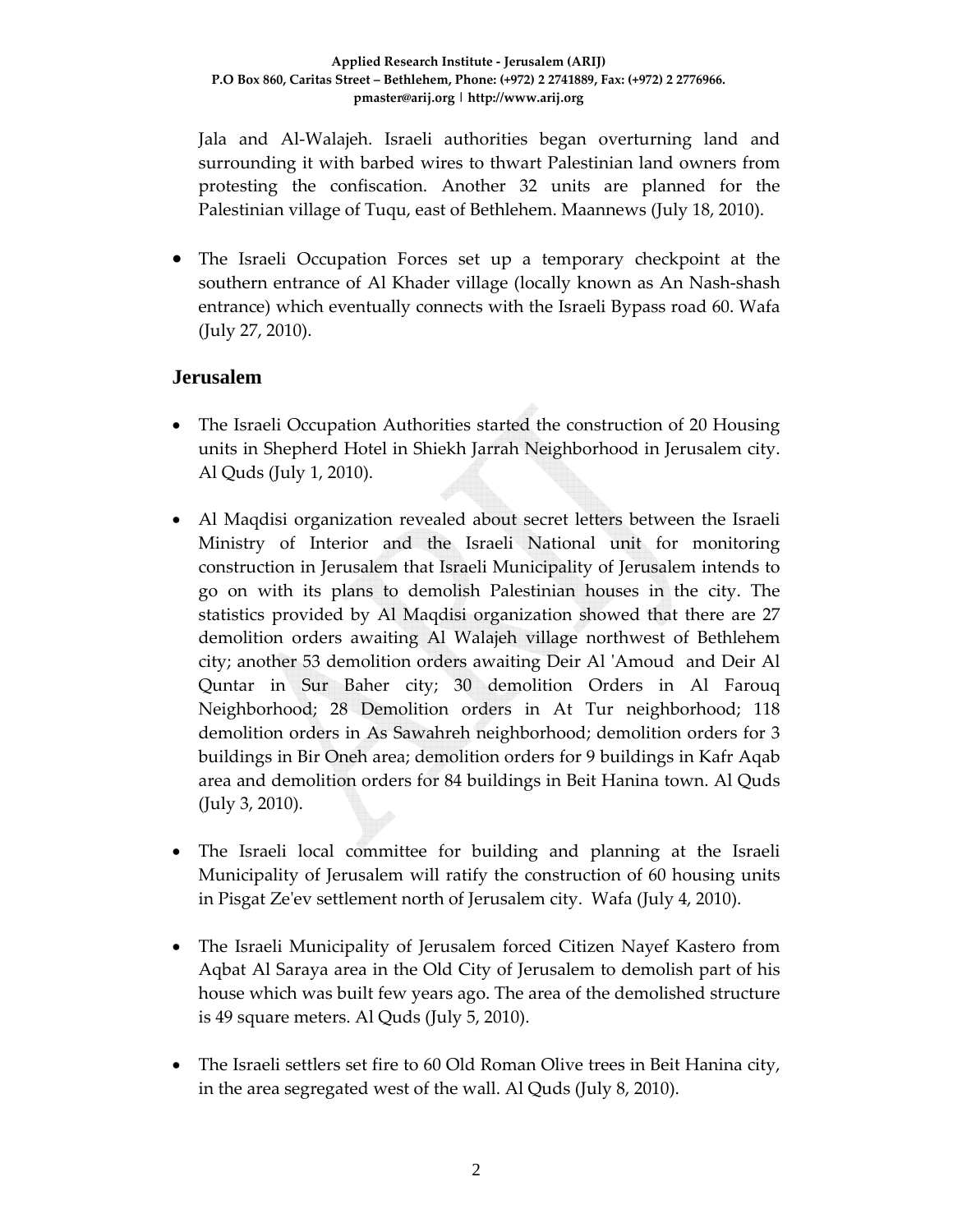- Israeli settlers attacked Al Dajani cemetery in Al Dajani neighborhood in Jerusalem city and carried out some construction works at David Cemetery (An Nabi Daoud (Dawoud the Prophet) Mosque) located adjacent to the cemetery, which led to damage of some graves. The settlers also covered some of the graves with cloth and brought some construction materials to the site. Al Quds (July 10, 2010).
- The Israeli planning committee for occupied East Jerusalem gave the goahead for the construction of 32 new settlement housing units in the Pisgat Ze'ev settlement. Work on the buildings - an initial project for a 220 unit expansion - could begin immediately. Wafa & Maannews (July 12, 2010).
- The Israeli bulldozers demolished 6 Palestinian structures in Beit Hanina, Jabal Al Mukkabbir and Al Issawiya communities in east Jerusalem under the pretext of being built without license. Details of the demolished houses are addressed in table 1

| Table 1: the demolitions carried out in Jerusalem city. |                                  |                                               |                          |                                                   |  |  |  |  |
|---------------------------------------------------------|----------------------------------|-----------------------------------------------|--------------------------|---------------------------------------------------|--|--|--|--|
| No.                                                     | Owner's<br>name                  | <b>Structure</b><br>Area<br>(m <sup>2</sup> ) | <b>House Status</b>      | Location                                          |  |  |  |  |
| $\mathbf{1}$                                            | In'am Al<br>Taweel               | 100                                           | Inhabited by 9<br>people | Al Sal'a<br>Neighborhood,<br>Jabal Al<br>Mukabbir |  |  |  |  |
| $\overline{2}$                                          | Musa<br>Mashaher                 | 80                                            | Inhabited by 6<br>people | Al Sal'a<br>Neighborhood,<br>Jabal Al<br>Mukabbir |  |  |  |  |
| 3                                                       | Rashed Al<br>Rajabi              | 50                                            | Inhabited by 6<br>people | Al Aqaba<br>Neighborhood,<br>Beit Hanina          |  |  |  |  |
| $\overline{4}$                                          | Mahmoud<br>Muhammad<br>Al 'Isawi | 100                                           | Under<br>Construction    | Issawiya                                          |  |  |  |  |
| 5                                                       | Sabah Abu<br>Rmeila              | 120                                           | Under<br>Construction    | Issawiya                                          |  |  |  |  |
| 6                                                       | Khaleel Dari                     |                                               | An Agricultural<br>Room  | Issawiya                                          |  |  |  |  |
| <b>Al Maqdese</b> (July 13, 2010)                       |                                  |                                               |                          |                                                   |  |  |  |  |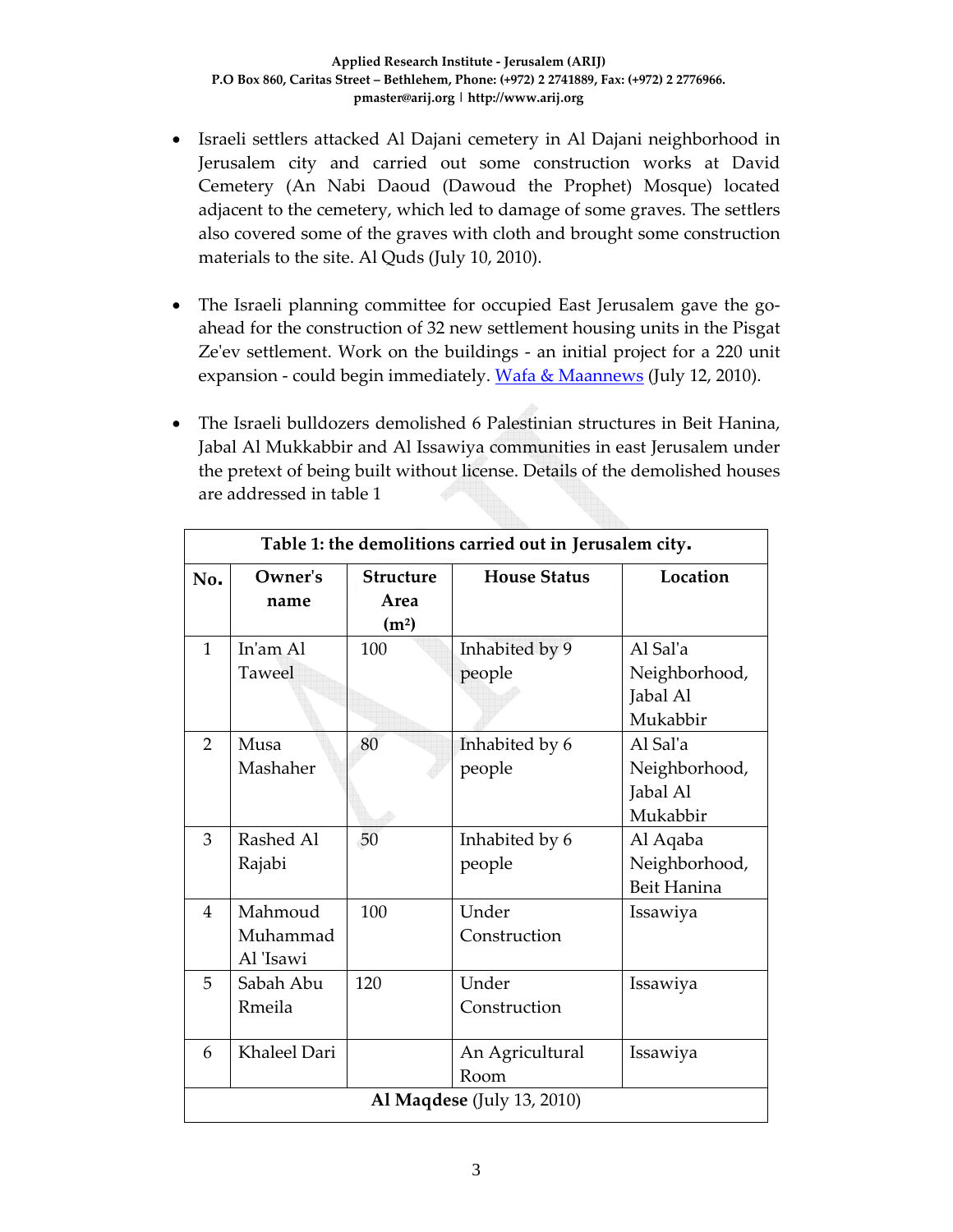- Employees of the Israeli Municipality of Jerusalem hindered residents of Wadi Hilweh from parking their cars in the neighborhood. Al Quds (July 16, 2010).
- The Israeli Occupation forces stormed Beit Al Maqdis stores owned by Salman Al Tawil in Ar Ram area north of Jerusalem city. The IOF broke door entrance and damaged store contents and confiscated cameras. Losses are estimated at 70 Thousand Shekels (NIS). Al Quds (July 17, 2010).
- Israeli Attorney General Yehuda Weinstein informed the Supreme Court that the state plans to enforce the law on abandoned properties to properties in East Jerusalem. This in effect will mean that Israel can "legally" take over thousands of acres and buildings worth hundreds of millions of shekels. The state intends to assume control over properties of people who moved to enemy states during the War of Independence, as well as structures in East Jerusalem that belong to people now residing in the territories. Haaretz (July 19, 2010).
- The Israeli occupation bulldozers razed a flower shop and a tile store owned by Abed Al‐Aziz Shehada At‐Tayeb, a father with eight children. The two adjacent structures, built on two dunums of land are located in Hizma town in Occupied east Jerusalem. Maannews (July 26, 2010).
- A Car wash owned by Muhammad Al-Khatib was demolished in Hizma town in Occupied east Jerusalem. It was the second demolition on his property in a year. The first demolition, more than six months ago, was of a small vegetable stand. Losses estimated at 100,000 shekels (\$26,448 US) for both demolitions. Maannews (July 27, 2010).
- A car wash building and an equipment shed owned by Ghaleb Salah Ad-Din was demolished in Hizma Town in Occupied East Jerusalem. The owner of the car wash store is father of five children. Maannews (July 27, 2010).
- A greenhouse and roadside garden shop belonging to Jamal Salah Ad‐Din was also demolished in Hizma town in occupied east Jerusalem. Bulldozers took down two structures built on four dunums of land. The owner estimated his losses at 200,000 shekels (\$52,896 US). The owner stated that he had no idea the demolition was about to happen, as he was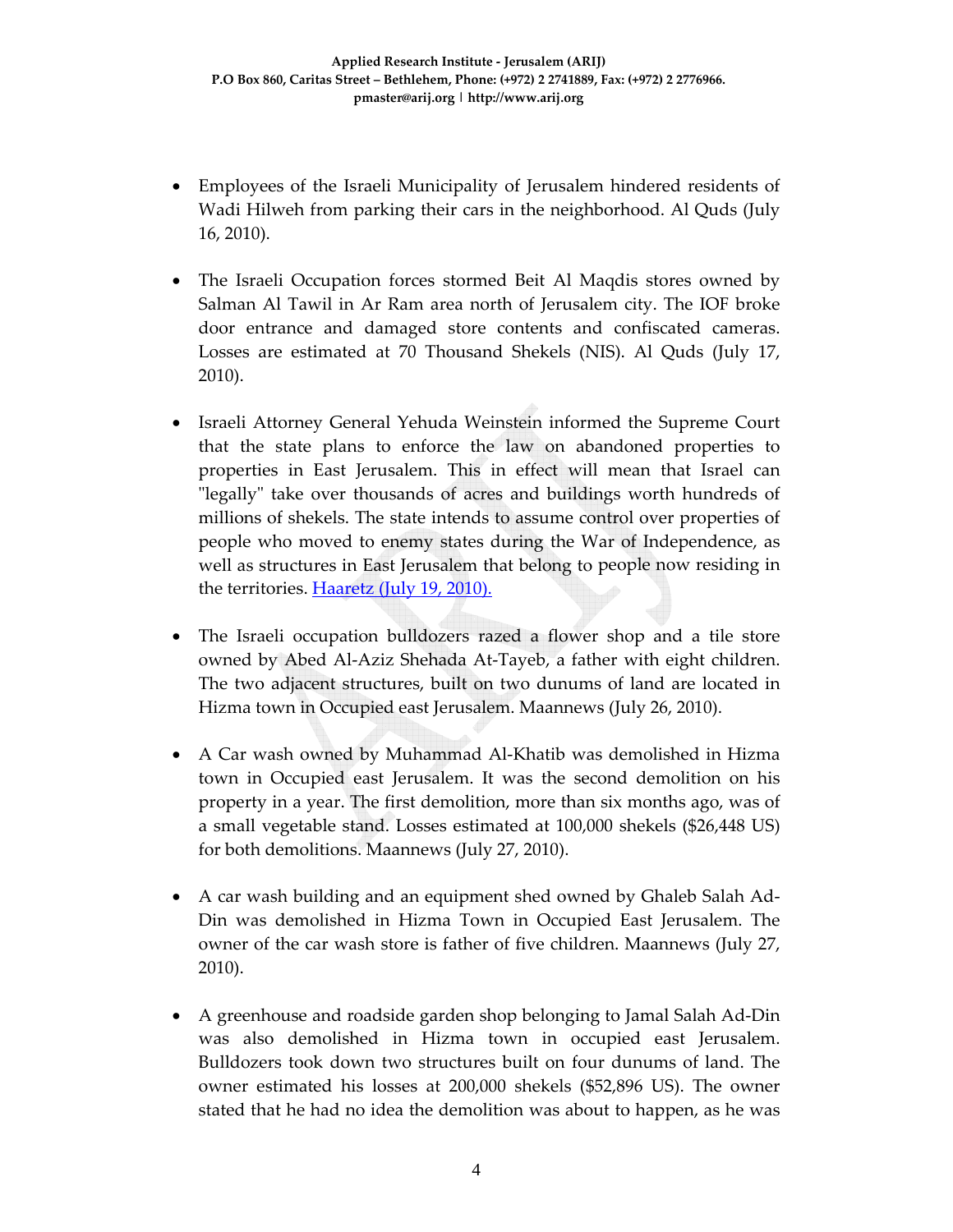still paying off a fine for illegal construction of 430 shekels per month. Maannews (July 27, 2010).

- Greenhouse and construction materials shop belonging to the Mohammad Fayez Subeih family, with ten children was demolished in Hizma town in East Jerusalem and properties were confiscated. Maannews (July 27, 2010).
- Greenhouse and shed belonging to Afeef Ahmad Suleiman Askar built on five dunums of land were demolished in Hizma town, Maannews (July 27, 2010).
- The Ir Amim organization revealed that there are plans to demolish 35 buildings (60 housing units) in different areas in Al Isawiya town east of Jerusalem under the pretext of being built without a license. Al Quds (July 29, 2010).
- Two Jewish families accompanied by Israeli police took over a building in the Old City of occupied East Jerusalem, evicting families from three of the building's apartments. The building, two stories with 11 small family apartments, is owned by the families of Suleiman Handal, rented by Kamal Qerrish and located in the As‐Saʹdieh neighborhood near the Al‐ Aqsa Mosque. Three of the apartments housed families, totaling 50 residents. Maannews (July 31, 2010).

## **Hebron**

- Israeli Occupation forces destroyed farm stands at Jerusalem Hebron road owned by Abu Maria and Awad families in Beit Ummer town north of Hebron city. The stands are the livelihood for many families in the town who depend on agriculture as a main source of income. Wafa (July 1, 2010).
- Israeli settlers of Ramat Yeshai settlement uprooted Olive and grape trees planted in the land of Zakariya Al Bakri which is located adjacent to the site. Al Ayyam (July 3, 2010)
- The Israeli Occupation forces stormed the Islamic society building in the Old City of Hebron. Al Ayyam (July 3, 2010).
- Israeli Occupation forces staged into Yatta town south of Hebron city and stormed the store of Jamal 'Uthman Abu 'Arram. Wafa (July 5, 2010).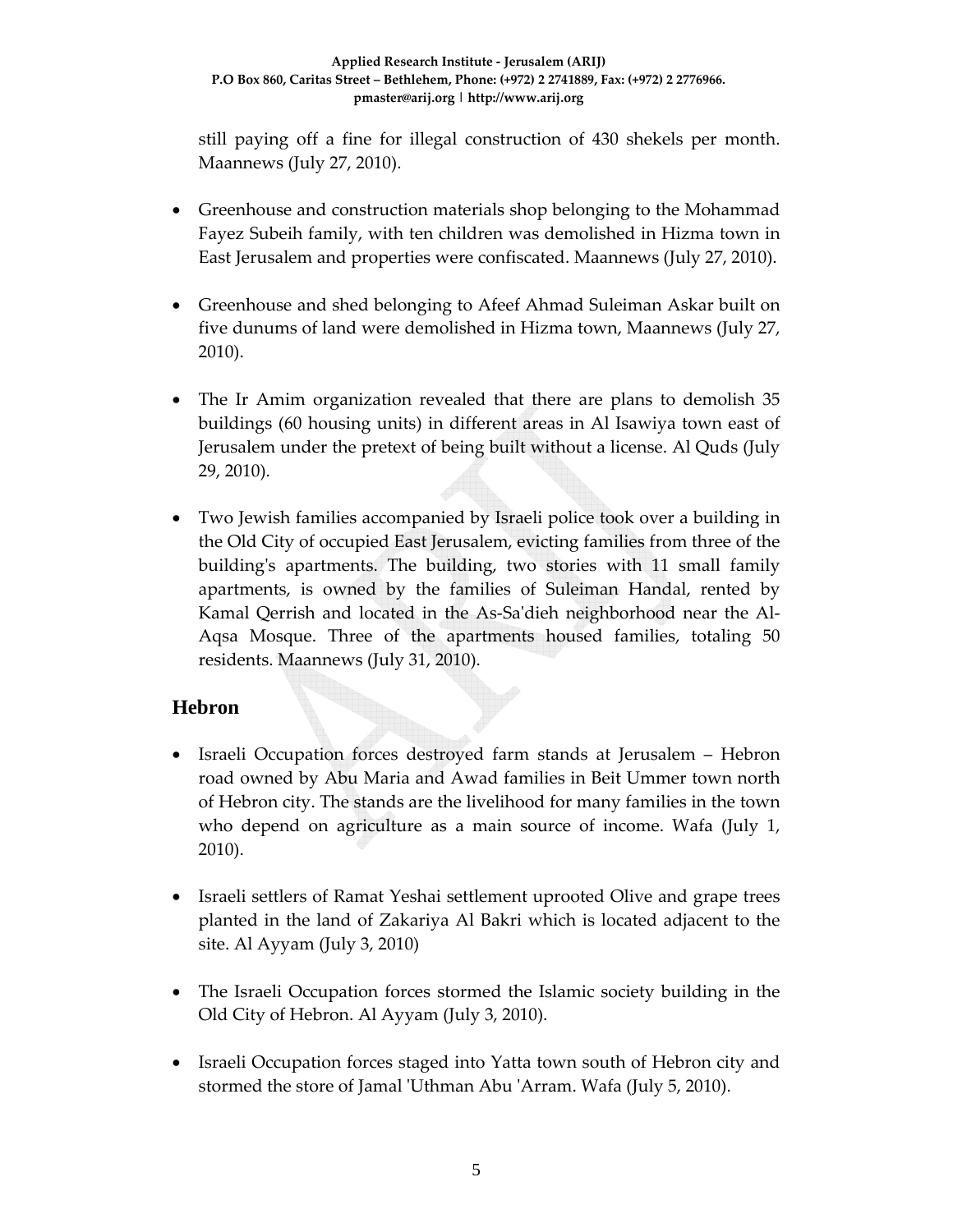- The Israeli Occupation forces stormed the house of Hasan 'Aqel Al Muttawar in Sa'ir Town east of Hebron city after destroying the windows of the house and the furniture without any justification. Wafa (July 5, 2010).
- In the Al Baq'a Valley east of Hebron city, Israeli Occupation authorities demolished a water pool and confiscated irrigation pipes which were used to bring water to a plot of land of around 6 dunum. A family of 17 people, including 14 children, which relies on the land as a source of livelihood, has been affected as a result. The Israeli bulldozers also destroyed Palestinian agricultural lands planted with field crops during the process. The demolished water tank is owned by Ziad Hammouda Jaber and the razed lands are owned by Fahd Salim Al Rajabi, Azzam Abdel 3aziz Jaber, Jodi Abdel Jawad Jaber, Jamal Muhammad Al Rajabi, Yasin Suleiman Al Rajabi and Imad Shuʹaib Jaber. Wafa (July 6, 2010).
- The Israeli Occupation Army handed over Beit Ula residents a military order to confiscate 48 dunums of the town for the construction of the Israeli segregation wall. The targeted areas are: Abu Haltam, Um Al Khanazeer, Wad Al Jalmoun. The order gives residents of the town 45 days to object the military order. Al Quds (July 12, 2010).
- The Israeli Occupation authorities handed over Isma'il Abu Hamdieh a military order to demolish his 2‐storey house in Al Fahs area south Hebron. Al Quds (July 13, 2010).
- The Israeli Occupation Authorities demolished a water wall in Al Bqei'a area in Hebron city owned by resident Abdel Hadi Tawfeeq Jaber and handed over residents' military orders to demolish a number of water wells in the eastern part of Hebron city. Al Quds (July 14, 2010).
- The Israeli occupation bulldozers entered Al Arqan area southwest of Hebron city with orders to demolish the homes of Fathi Mahmoud Ash‐ Shawamreh and Mustafa Ibrahim Ash‐Shawamreh. Fathi under the pretext of being constructed without a permit. Al Quds (July 16, 2010).
- The Israeli Occupation bulldozers demolished the 250 square meters house of Nitham Arafat Al Rajabi in Bani Na'im village east of Hebron city under the pretext of building without permit in Area C, which falls under the full Israeli Control. The bulldozers also demolished an animal shed erected next to the house. Al Quds (July 22, 2010).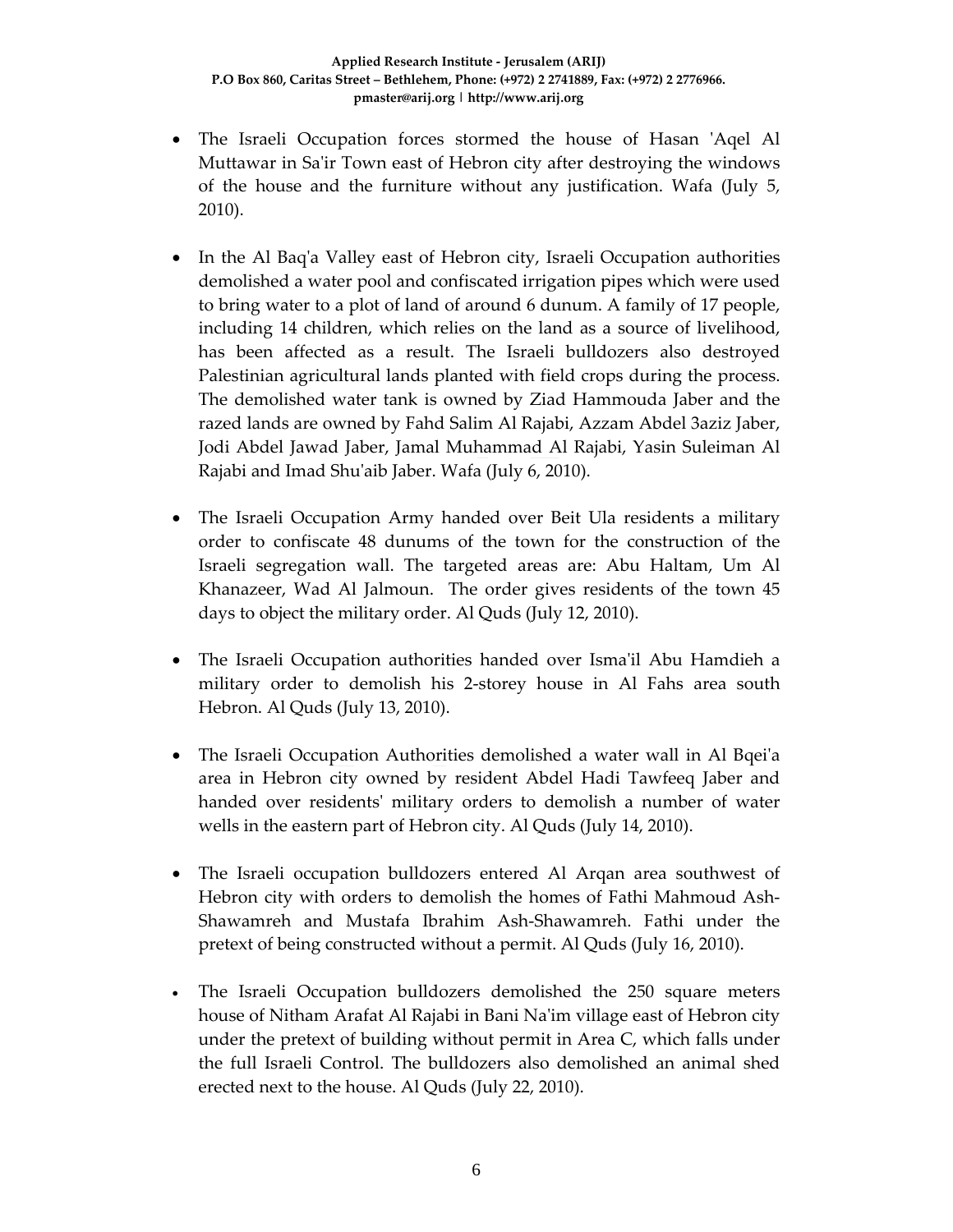- On the outskirts of Hebron city, Israeli Occupation authorities demolished an extension to a house as well as barracks used to shelter animals. The demolition affected a family of 9 people, including 7 children. DWG (July 22, 2010).
- Israeli settlers from the nearby settlements placed several mobile homes on lands belonging to Palestinians in the Al‐Boweireh neighborhood, in the eastern part of Hebron. The new settlement outpost is located near the settlements of Kiryat Arba and Kharsina. The settlers from Kiryat Arba and Kharsina confiscated hundreds of dunums for the expansion of the two settlements and prevented the families of Jaber and Daʹna from building or expanding in the neighborhood. Al Quds (July 23, 2010).
- An Israeli order to confiscate 16 dunums of Palestinian agricultural lands close to Karmei Tzur settlement owned by Hussein and Mhesein Awad family. It is worth mentioning that the land is 200 meters away from the fence of the settlement. Al Ayyam (July 25, 2010).
- The Israeli Civil Administration handed residents of Idhna town west of Hebron city new house demolition orders under the pretext of lacking building permits. The orders targeted houses in Khallet Harb west of the town. The threatened houses are owned by Nayef Muhammad Tumeizi, ʹAbbas Nayef Muhammad Tumeizi, Daoud Nayef Muhammad Tumeizi, ʹArafat Nayef Muhammad Tumeizi, Sabri Tumeizi, Muhammad Sami Tumeizi and other houses owned by Awwad, Abu Jheisha and Abu Zalta families. Wafa (July 27, 2010)
- Israeli settlers of Kiryat Arba' settlement destroyed a field of vegetables and slashed water pipes and partially destroyed the fence around the field in Um Al-Kheir village in the south Hebron hills. The damaged field was the primary food and economic resource for the 85‐member Bedouin community, which includes around 30 children. Maannews (July 30, 2010).

### **Ramallah**

• In the community of Al Lubban Al Gharbi in the north-western Ramallah Governorate Israeli authorities demolished 10 structures belonging to 8 Palestinian families (80 people, including 38 children) under the pretext of being illegally built in 'Area C'," which falls under Israeli control. This included 2 homes (the first is owned by Ahmad Ya'qub Ismaʹil Salem and is composed of two floors; and the second structure is owned by Natham A'ttallah Salem and is composed of two floors); 6 barracks (of which one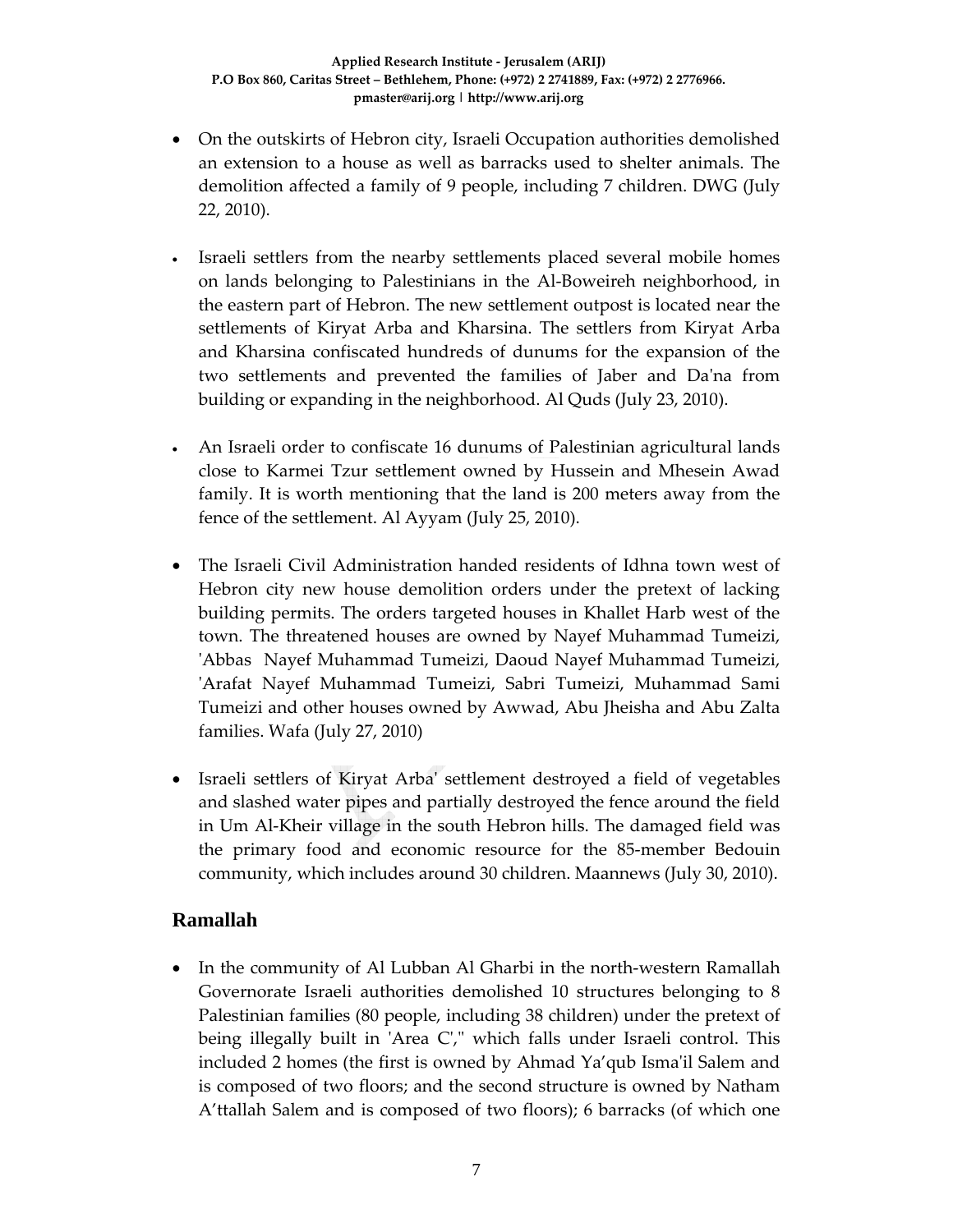#### **Applied Research Institute ‐ Jerusalem (ARIJ) P.O Box 860, Caritas Street – Bethlehem, Phone: (+972) 2 2741889, Fax: (+972) 2 2776966. pmaster@arij.org | http://www.arij.org**

barracks is owned by Sadeq Wadi and another garage owned by Mahmoud Ya'qoub and a third garage owned by Fawwaz 'Ali Salameh) and 1 tent used for various livelihood‐related purposes; as well as the foundation of a house under construction. The 2 homes that were demolished were not yet inhabited but nearly completed. Maannews (July 21, 2010).

- Israeli settlers set fire into 70 dunums of agricultural lands planted with tens of Old Roman Olive trees in Saffa village west of Ramallah city. Al Quds (July 24, 2010).
- A large number of Halmish settlement settlers gathered at the entrance of An Nabi Saleh village and closed the road leading to it. Wafa (July 26, 2010).
- The Israeli Occupation Authorities handed residents of Qatannah village a new military order to take over more lands of the village to reroute the path of the Israeli Segregation Wall. Wafa (July 27, 2010).

#### **Nablus**

- Israelʹs Civil Administration handed down three stop work orders to residents in the Nablus village of Burqa under the pretext of being built without license. The orders were delivered to Muhammad Hamed Hajjeh, Jamal Radi Seif, Hilal Hamdeh Hijjeh. The orders, known locally as "demolition orders," demand that home owners appear before a magistrates court to defend allegations. Maannews (July 7, 2010).
- Israeli settlers staged into Burin village south of Nablus city and threw stones at Palestinian houses in the village. Wafa (July 8, 2010).
- A group of Israeli settlers uprooted tens of fruitful trees in Al Lubban Al Sharqiya village and attacked a number of residents in the village, of whom, the following were known: Muhammad Khaleel Muhammad ʹUweesa. Al Quds (July 10, 2010)
- More than 400 Israeli settlers under military guard entered 'Awarta village in the northern West Bank city of Nablus. Israeli Occupation forces closed the area for the duration of the event, and Palestinians were unable to leave the village between 10 p.m. Sunday and 3 a.m. Monday. Maannews (July 12, 2010).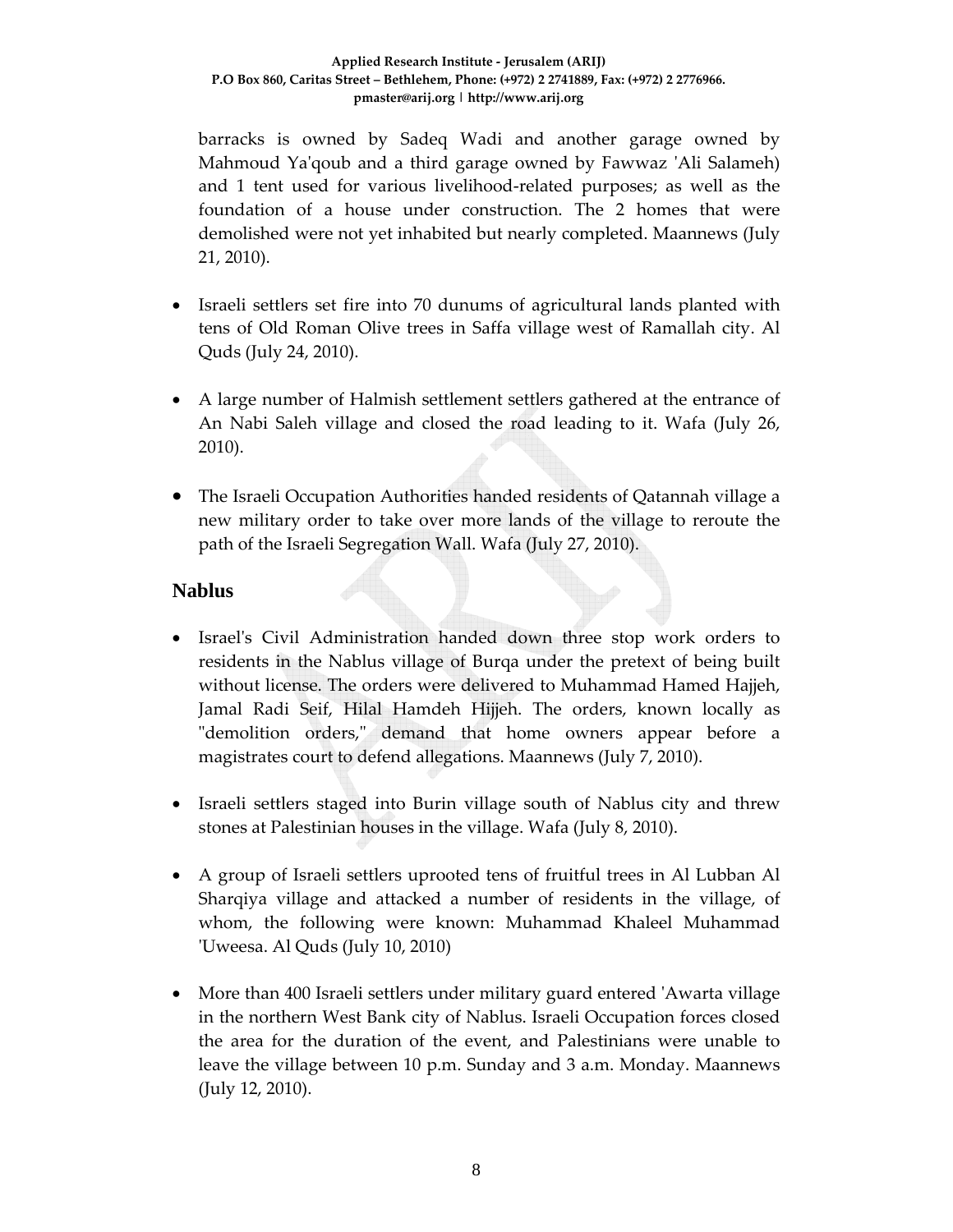- The Israeli Settlers of Migdalim settlement set fire into the agricultural lands of Qisra village southeast of Nablus city and resulted in the loss of 25 Old Roman Olive Trees. Al Quds (July 15, 2010).
- A group of Israeli settlers from Itamar settlement set up new caravans on lands close to Deir Al Hatab village, in Ras Hazem area, east of Nablus city. Al Quds (July 20, 2010).
- More than 700 Israeli settlers stormed Joseph Tomb north of Nablus city and performed religious rituals inside the Tomb lasted for five hours. Wafa (July 27, 2010).
- The Israeli settlers set fire into Burin village lands south of Nablus city and caused the burning of Field crops. Wafa (July 26, 2010).
- A group of Israeli settlers stormed Burin village from its eastern side and took over an under construction house and tried to demolish it. Wafa (July 30, 2010).

### **Tulkarem**

• The Israeli Occupation forces staged into Jubara Hamlet south of Tulkarem city which is isolated west of the Israeli segregation wall and stormed a number of Palestinian houses, among of which, the following were known: Mustafa Yousef Awad and Samer Taha Yousif. Wafa (July 8, 2010).

### **Jenin**

- Israeli Occupation forces set up a military checkpoint at Arraba village junction and obstructed Palestinian movement. Wafa (July 8, 2010).
- Israeli occupation forces tore down 10 stables in the northern West Bank village of Al Jalameh used for selling fruits and vegetable. The demolitions were carried out based on the Israeli pretexts that the structures were build without permission. Maannews (July 19, 2010).

## **Tubas**

• Israeli Occupation bulldozers demolished 13 houses, 19 barns and 5 stoves in Ar Ras Al Ahmar area east of Tubas city. The demolished structures were owned by Abdullah Bisharat (Stove, 2 barns, and a house), Salah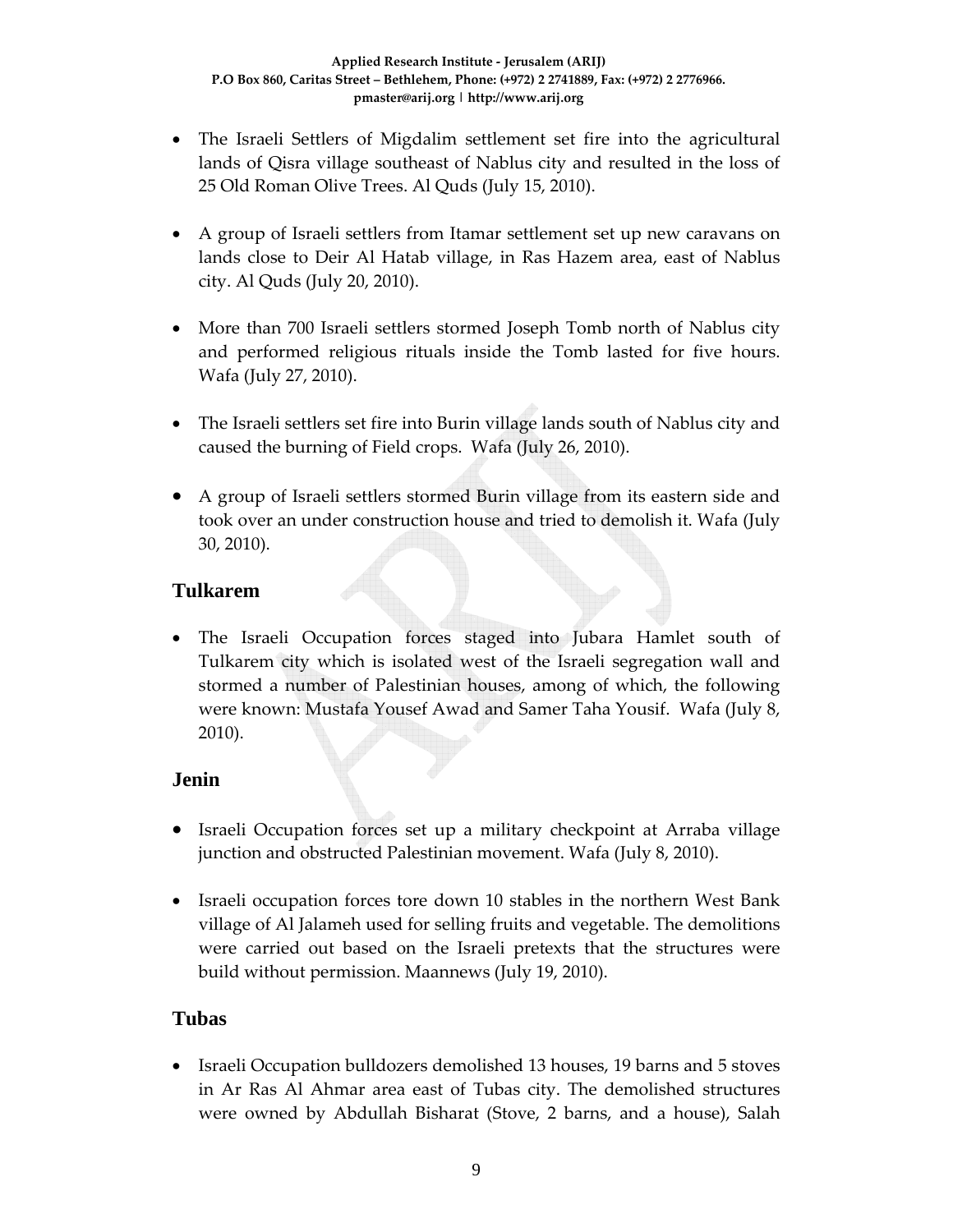Bisharat (House, 2 barns), Mohammad Bani Odeh (House, 3 barns), Fayyad Bani Odeh (House, barn), 'Ali Bani Odeh (House, barn, and a stove), Jumʹa Bani Odeh (house), ʹAli ʹIzzat Bani Odeh (House, 2 barns), ʹIzzat Bani Odeh (House, 2 barns), Ayman Bani Odeh (House, barns), Jamal Bani Odeh (House, barn, stove), Mustapha Bani Odeh (House, barn, stove), Iyad Bani Odeh (House, barn), Hasan Bani Odeh (House, 2 barns, stove). LRC (July 1, 2010)**.**

- Israel's Civil Administration demolished over 20 farmer's sheds in the Al-Farisiya area in the northern Jordan Valley. In addition to the sheds, homes and barracks were also razed in the process. Owners of the demolished structures were issued the orders on 27 June, but did not appeal the decision. Maannews (July 19, 2010).
- In the village of Bardala, east of Tubas city, the Israeli Civil Administration distributed 10 stop‐work orders under the pretext of being built without licenses. The orders also demanded homeowners to appear before a magistrates court to defend allegations. According to a report in the Israeli daily Haaretz, the Civil Administration has received government orders to increase enforcement against Palestinian construction in Area C, according to a deposition by an administration official to the High Court. Maannews (July 19, 2010).
- The Israeli Occupation bulldozers demolished at least 76 Palestinian structures in Al Farsiyah village east of Tubas city, in the northern valleys. This included: (1) In the community of Al Farisyie, a total of 74 structures were demolished. This included 26 residential tents; 22 animal shelters; 7 taboun ovens; 8 kitchens; 10 bathrooms and a barrack used to store agricultural equipment. As a result, at least 107 people, including 52, have lost their main residences and many personal and other belongings. As many of the families were not present during the demolition, much of their belongings were buried in the rubble. In addition, at least 4 water tanks and large quantities of food and animal fodder were damaged or destroyed. (2) In the community of Fasayel al Fuqa, the Israeli Occupation bulldozers also demolished a barrack housing a Palestinian family of 9 people, including 7 children, one of them an infant of 10 months. DWG (July 19, 2010).
- The Israeli Occupation Authorities handed two Palestinian farmers in Al Farisya village demolition orders to their houses. Wafa (July 29, 2010).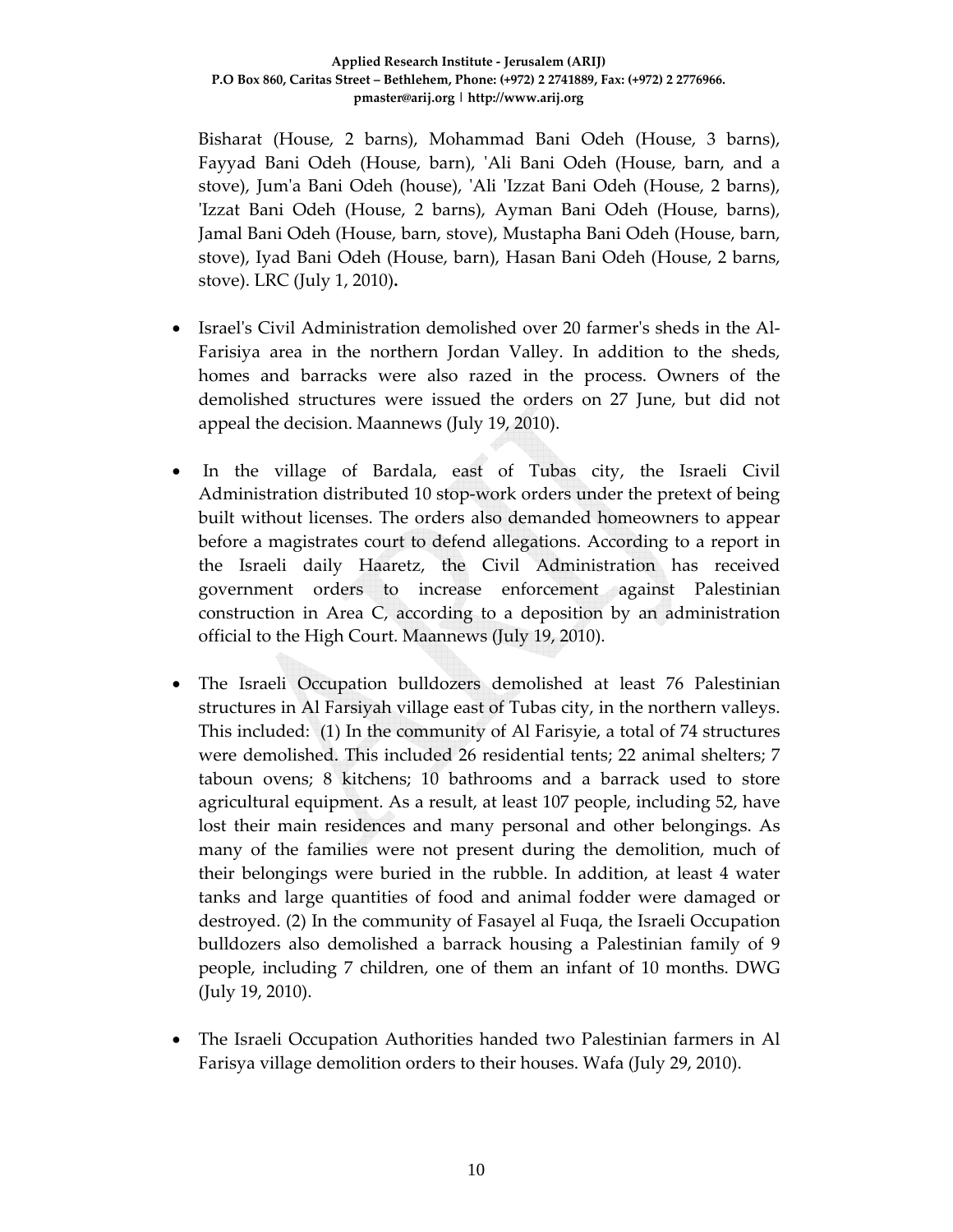- Israeli occupation forces confiscated a water tanker owned by Burhan Asmar in Khirbet Makhool area in the northern Jordan Valley. Wafa (July 29, 2010).
- The Israeli Occupation Authorities handed down Kherbit Yezra village council east of Tubas city orders to demolish the 100 square meters Mosque and 4 residential structures under the pretext of building without permits. Wafa (July 30, 2010).

### **Salfit**

• The wastewater from the pipe line passing the settlement of Yakir leaks profusely from one of the inspection founts passing the valley of Qana (Wadi Qana). This waste water flows along the course of the entire valley which has led to it mixing with the fresh natural spring water in Deir Istya village in Salfit Governorate. The wastewater has also led to the pollution of the water in the ʹAyn al‐Jawzaʹ spring, one of nine natural springs used by farmers to irrigate their lands, water their livestock and to water orange and lemon trees. Waste water constitutes the most prominent pollutant of groundwater in that region. Al Quds (July 16, 2010).

## **Jericho**

- Areas in the southern Jordan Valley were declared a closed military zone with road blocks and checkpoints installed around two population centers. Jericho city and the town of Al‐Auja were surrounded by Israeli military blockades, with soldiers stopping and searching all vehicles passing in and out of the areas. Maannews (July 12, 2010).
- Israeli Occupation Authorities gave residents of Fasayel village north of Jericho city orders to stop the construction at their houses. The orders targeted residents Ibrahim Salem Khalil Iʹbayyat, Musa Rashayda, Asʹad Rashayda and Muhammad Rashayda. Al Quds (July 16, 2010).

### **Others**

• Israeli Regional councils across the West Bank are preparing for continued settlement construction ahead of September 27, when the current build freeze is scheduled to end. This will include the construction of At least 2,700 new housing units in settlements in the West Bank. The Shomron regional council in the northern West Bank, for instance, is gearing up for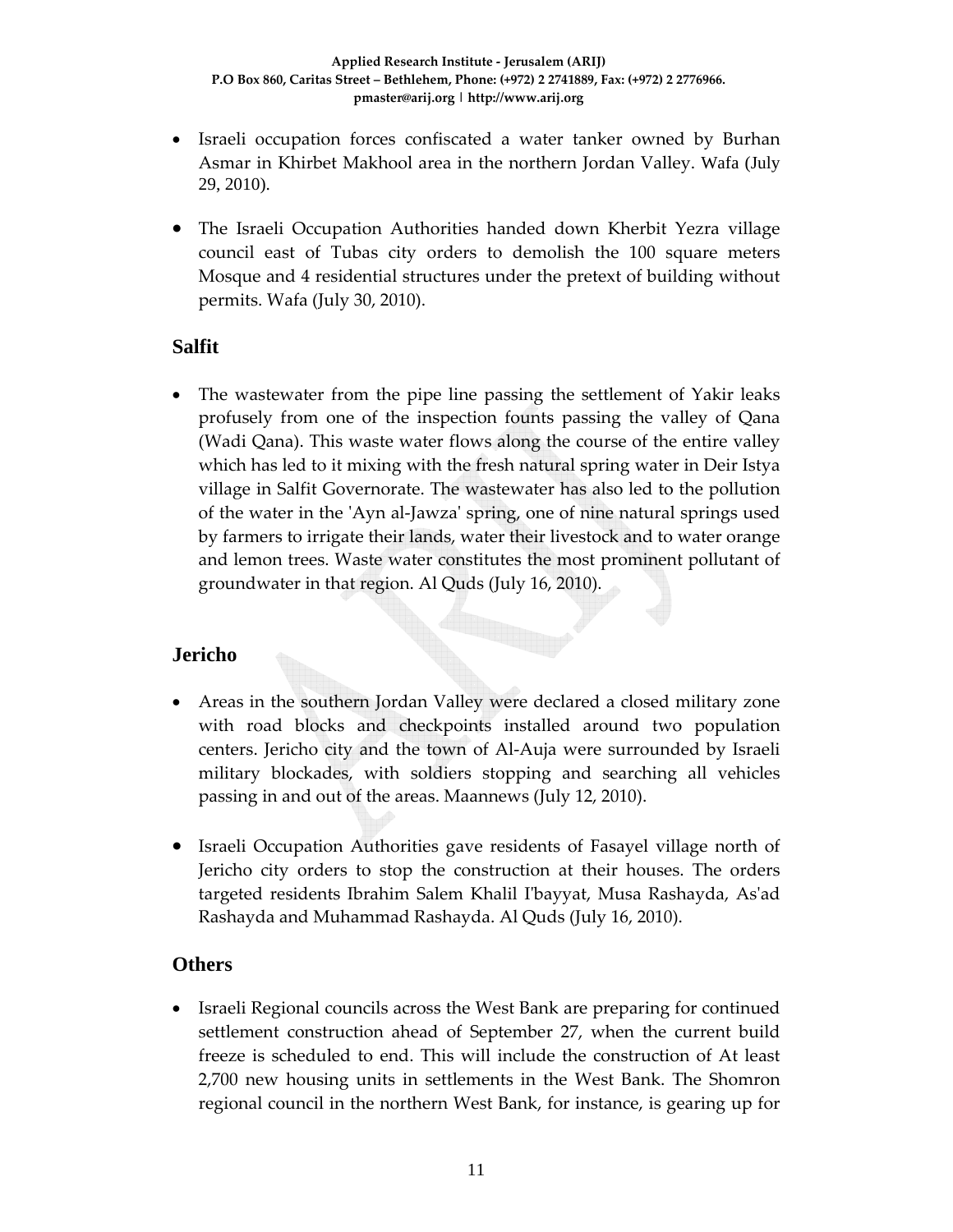the construction of 800 new houses. The Binyamin regional council is also furiously working to lay the groundwork for 1,200 housing units in Shilo, Talmonim and Kfar Adumim settlements. The Oranit regional council has planned 600 units, some of which have already been authorized, only to be halted by the settlement freeze. The Southern Hebron Hills regional council has but a few dozen units in its bank, mostly in Eshkolot and Susia. Haaretz (July 5, 2010).

- The Israeli Ministerial Committee for Legislation approved a bill proposed by National Union Chairman MK Yaakov (Ketzaleh) Katz, for the construction of a fence along the border between Israel and Egypt. **INN** (July 12, 2010).
- An amendment to Israel's citizenship bill, requiring all Israeli citizens to swear allegiance to a Jewish state, is due to be presented to the cabinet on the 25th of July, 2010. At Sunday's weekly cabinet meeting, Israeli Prime Minister Benjamin Netanyahu said the bill has "demographic and humanitarian aspects" to preserve Israel's "Jewish and democratic character." He added that Israel is "the only western state that does not have an immigration policy." Maannews (July 19, 2010).
- Israeli Deputy Prime Minister and Interior Minister Eli Yishai are scheduled to lay the cornerstone on the 22ed of July, 2010 for a new administrative center in the southern Hebron Hills. The new office complex for the Judea Regional Council is to be built in Meitarim, a 1,200‐ dunam industrial park located south of Hebron that opened in 2001. The center will provide administrative services to all Jewish communities in the region. INN (July 19, 2010).
- The Israeli Interior minister will lay the corner stone to a new Administrative center for the settlements south of the West Bank. The ceremony for laying the corner stone will be held at Metarim Industrial zone inside the Green Line and will be responsible for 15 Israeli settlements in Hebron area inhabited by 4500 settlers. Al Quds (July 19, 2010).
- The Israeli government decided that fence to be constructed between Egypt and Israel would begin only in November. The fence is to be 240 kilometers long, and is currently slated to cost 140 million shekels (\$362,000). INN (July 19, 2010).

## **Monthly Violations Statistics – July 2010**